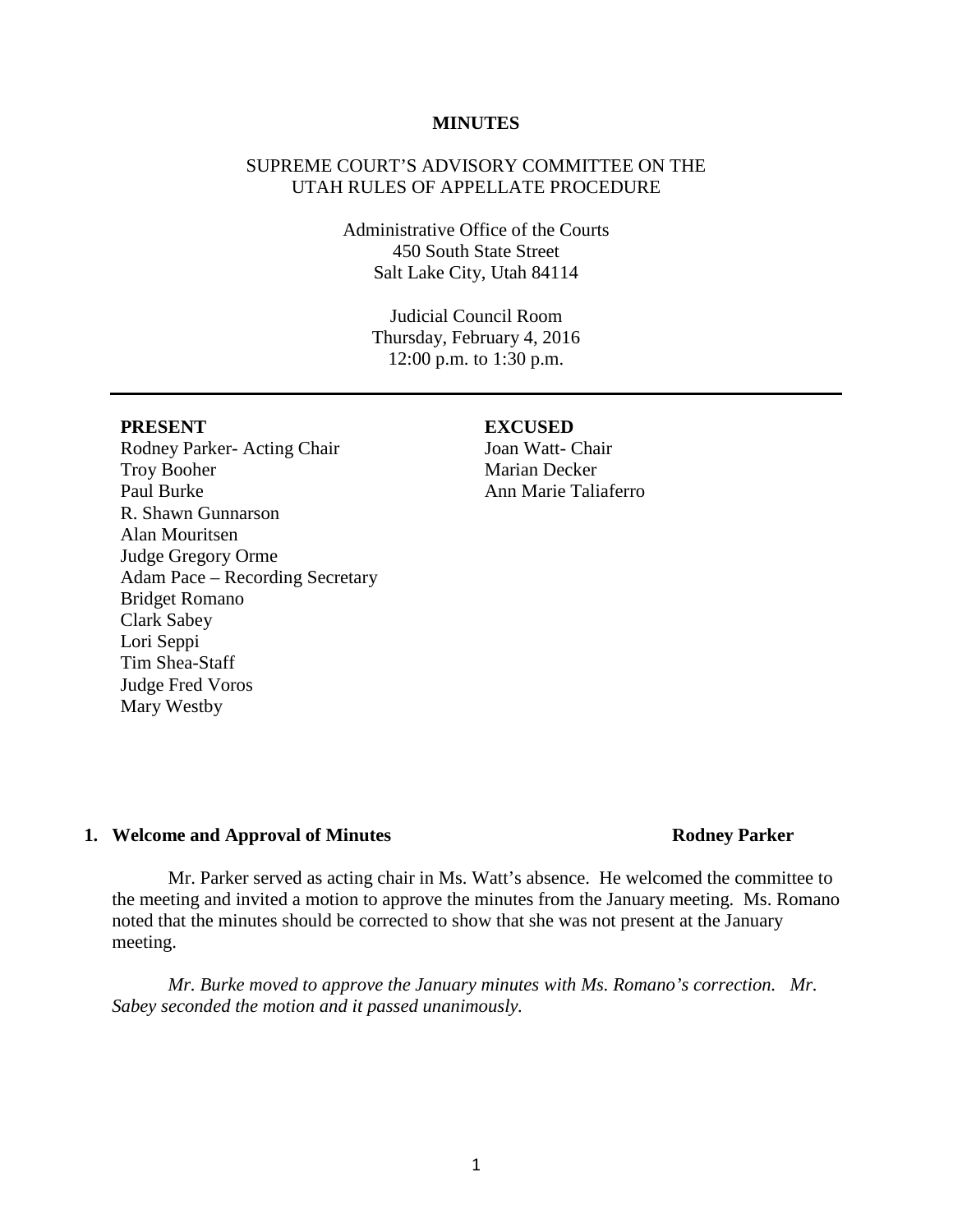# **2. Amendments to enable electronic filing Committee**

Mr. Parker asked Mr. Shea to guide the committee's continued discussion of the proposed rule amendments to accommodate electronic filing.

Mr. Shea asked the committee to consider his previous proposal to have deadlines in the amended rules run from the date of service, rather than the date of filing, to accommodate selfrepresented parties who receive service by mail. Mr. Parker and Mr. Booher both expressed concern that this change would cause confusion over when the deadlines begin to run. The committee discussed the issue and agreed that the change should not be made.

Mr. Shea summarized the additional changes that he made to Rules 19 and 20 since the January meeting (relating to service of extraordinary writs and habeas petitions). Ms. Romano suggested changing the rule regarding personal service on judges to allow for service on someone else in their place. The committee members discussed this issue, and ultimately agreed to leave the rule unchanged for the time being.

The committee then resumed its discussion of the proposed changes to each rule, beginning where it left off in the January meeting with Rule 23. The committee approved the proposed changes to each rule, with comments and additional changes as noted below.

# Rule 23 and Rule 27 (discussed together).

Mr. Shea pointed out the significant changes to the formatting of documents required in Rule 23(f), and in Rule 27. Mr. Shea asked the committee to consider whether Rule 23(f) could be deleted, because the formatting requirements in Rule 27 will now apply generally to all filings. The committee discussed and agreed that Rule 23(f) should not be deleted because it addresses the caption for motions, which are different than the cover pages for briefs and certain other filings. The committee agreed that the format requirements for cover pages in Rule  $27(a)(12)$  should be moved to Rule  $27(b)$ , to make it clear that they only apply to briefs and certain other filings, and not motions. Mr. Booher commented that Rule 27(b) should be clarified to include all types of filings that require cover pages.

The committee discussed the choice of Georgia 12 point font. Mr. Parker explained that the subcommittee chose that font based on research indicating that it was one of the most readable fonts both on a screen and in print. Mr. Shea explained the new header requirements, and said that new forms will be made available on the court's website to assist individuals in complying with the new formatting requirements.

The committee discussed the courtesy copy requirement. Judge Orme commented that this requirement may become obsolete in the future, but that for the time being there are still judges who prefer to read paper copies. Mr. Booher commented, and other members of the committee agreed, that if the court is going to be reviewing paper copies, practitioners would prefer to supply courtesy copies of those filings themselves.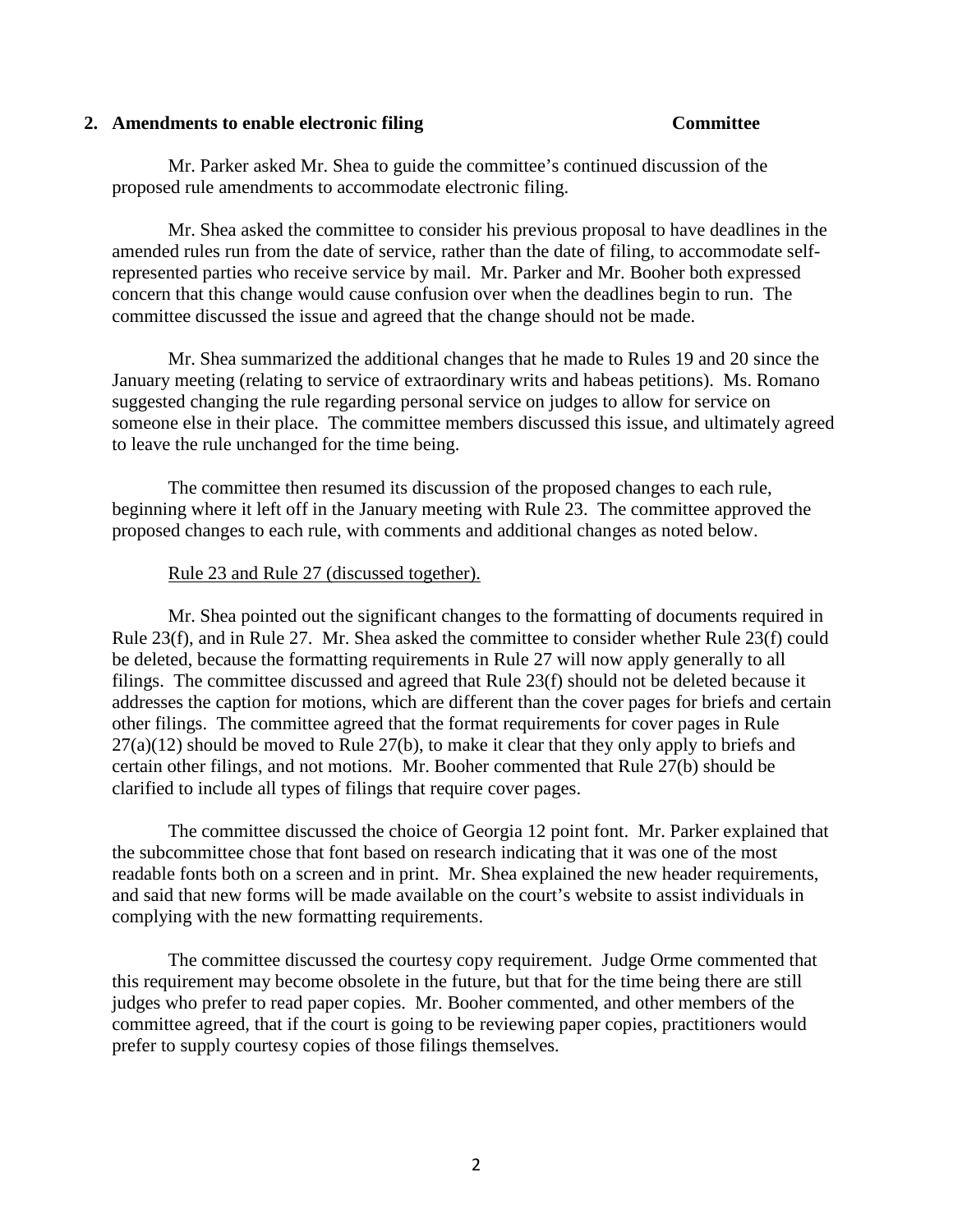# Rule 23C.

Mr. Shea asked whether there are substantive issues with the proposed change to Rule  $23(C)(d)$ , addressing the timing for filing a response to a motion for emergency relief. Judge Voros said he did not see an issue, and others agreed. The committee agreed to delete the reference to "electronic transmission" in Rule 23C(b)(6). The committee also discussed that  $23C(g)$  was deleted because it was already provided for in Rule 23. Mr. Sabey suggested that a comment should be included explaining that this deletion is not meant as a substantive change.

# Rule 24.

Mr. Shea explained that the proposed changes to Rule 24 are related to e-filing only, and that a subcommittee is considering further substantive changes that will be proposed later. Mr. Parker commented that software is being developed which will enable parties to include the mandatory links to the record in their briefs.

# Rule 26

Mr. Shea pointed out that the deadlines for filing briefs were left the same, and were not changed to the uniform "days are days" approach used for deadlines elsewhere in the rules.

### Rule 29

Mr. Shea pointed out that the deadline in Rule  $29(b)(2)$  was changed from 15 days to 14 days, in keeping with the "days are days" approach. This is one of the few instances where this change reduced the number of days for a deadline. The committee agreed with this change, and also agreed to change the 30 day deadline in Rule 29(b)(1) to 28 days.

### Rule 34

Mr. Parker commented that with the proposed change, parties will not be able to claim \$3 per page in costs for printing courtesy copies of their filings.

### Rule 36

Mr. Shea asked whether the extension of filing time until midnight in Rule 22(a)(4) would adversely affect remittiturs under Rule 36. The committee agreed this is not an issue.

### Rules 42 and 43

Mr. Shea commented that the deleted sections are no longer relevant due to electronic filing.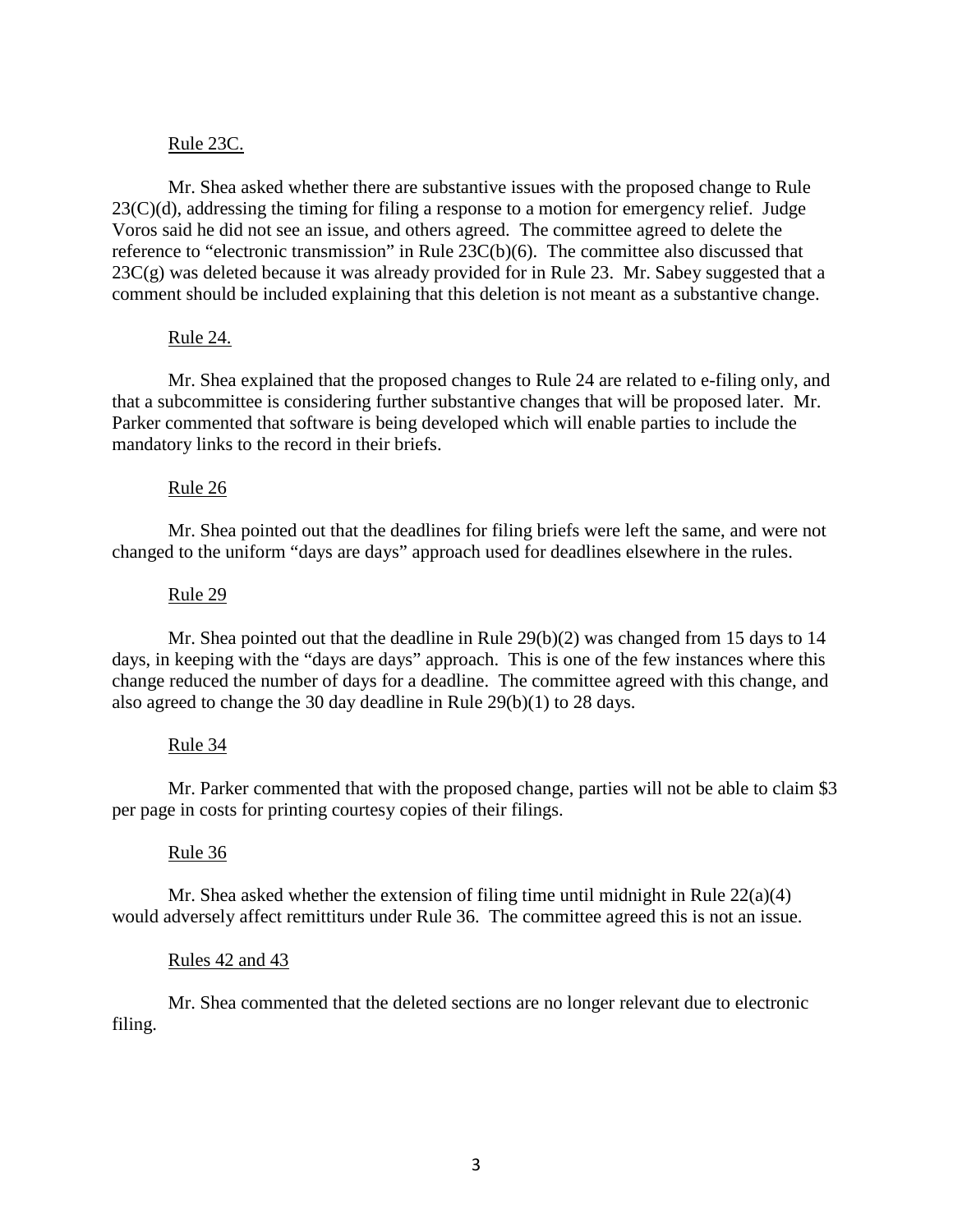# Rule 48

Mr. Shea commented that Rule  $48(e)(1)$  should be amended to say "before" the expiration of time, instead of "not later than 30 days after." The committee agreed with this change.

## Rule 50

The committee discussed whether to change the language in the title of Rule 50 from "brief in opposition" to "response to petition." Judge Voros suggested and others agreed that this issue should be added to a future agenda for discussion, and that the change should not be made to Rule 50 at this time.

# Rule  $51$

The committee discussed and agreed to delete the unnecessary language "The order may be a summary disposition on the merits" in Rule  $51(a)$ .

# Rule 53

The committee discussed and agreed to change Rule 53(c) to refer to the service methods that are now provided in Rule 21, instead of referring to Utah R. Civ. P. 5.

### Rule 54

Mr. Shea noted the similarities between Rule 11 and Rule 54, and explained that there needs to be a separate rule to address child welfare appeals.

### Rule 55

Mr. Booher asked whether petitions in child welfare proceedings required captions. The committee agreed they do not.

### Rule 58 and 59

The committee agreed to change the titles of both these rules to include the language "in child welfare appeals," to be consistent with Rules 53-57.